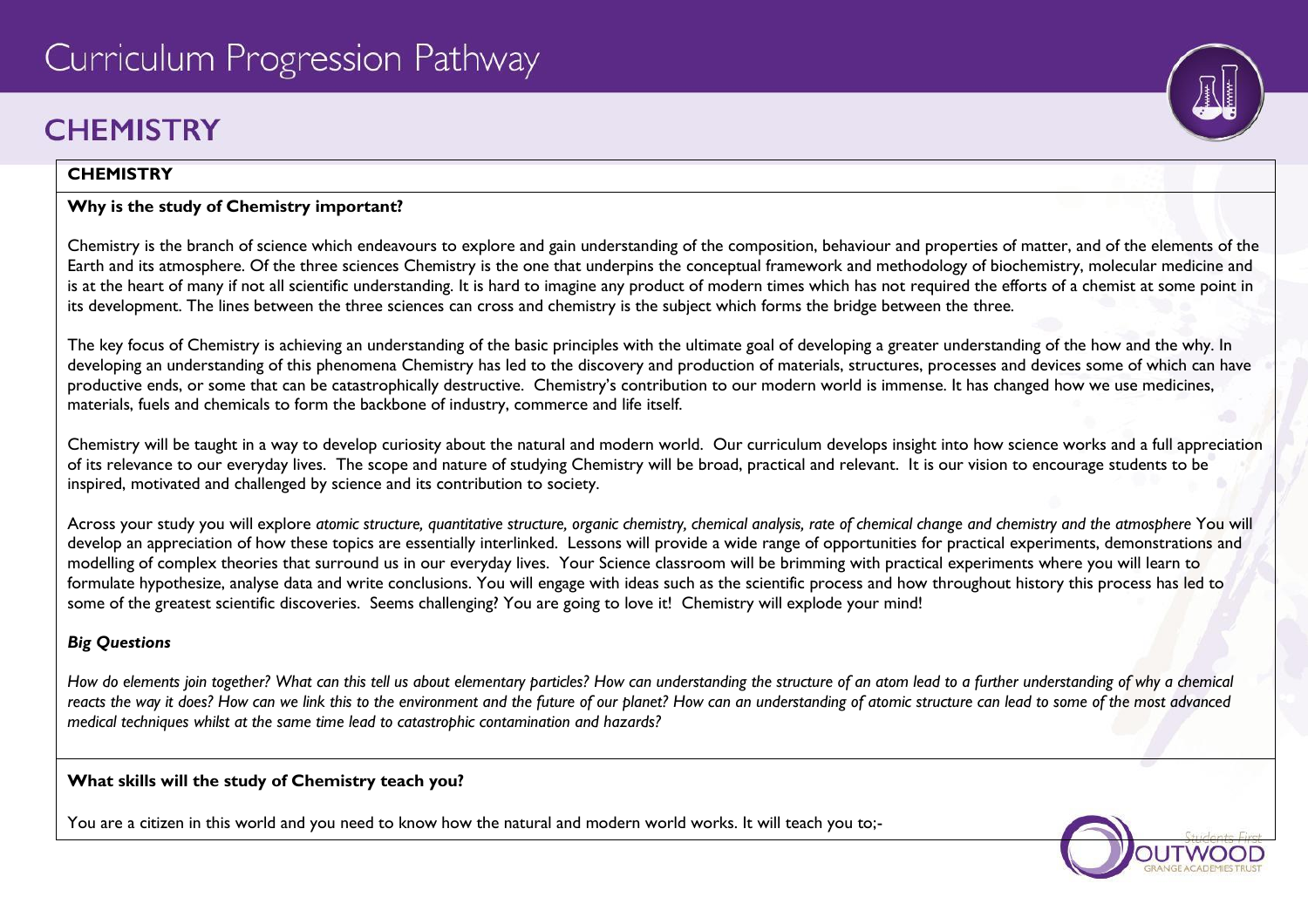- Understand theories that explain phenomena
- Apply basic ideas and models that support understanding
- Evaluate models and theories
- Present theories in mathematical form
- Recall quantitative relationships
- Derive quantitative relationships between various measured quantities
- Explain how theories are borne out by experiment.
- Apply experimental procedure and understand that it is a measure of success of a theory
- Present, interpret and evaluate experimental data
- Apply mathematical skills to solve problems
- Develop a deeper understanding of everyday experiences including the natural world and modern devices.

#### **What will you know and understand from your study of Chemistry?**

- Develop scientific knowledge and conceptual understanding of Chemistry
- Develop understanding of the nature, processes and methods of how the elements interact
- Develop and learn to apply observational, practical, modelling, enquiry and problem-solving skills, both in the laboratory, in the field and in other learning environments.
- Develop their ability to evaluate claims based on scientific discoveries through critical analysis of the methodology evidence and conclusions, both qualitatively and quantitatively.

## **How does your study of Chemistry support your study in other subjects?**

Study of any subject in our curriculum takes full advantage of links with other subject areas- we term these as interdisciplinary links and we make the most of them because we know that deep learning requires the transference of knowledge and skills from one topic of learning to another. Once you can transfer your learning across topics and subject areas then you are really mastering what you know and how to apply your understanding and skills.

Chemistry touches on so many other subjects such as mathematics, *applied Mathematics, Chemistry, Biology, Music, Construction and Design*. You will learn methods of thinking and research that are widely applicable to other subject areas helping your thinking in all subjects. As a science Chemistry relies heavily upon evidence to test predictions and theories. Through developing mathematical techniques as well as applying reasoning your skills to present and justify information can be applied to most careers and further education.

Across the teaching of subjects, teachers will make reference to your learning in other areas such as Mathematics, Biology and Physics and this will help you to develop your understanding. There are even opportunities to apply this learning in Y7 and 8 when interdisciplinary study days are organised to deepen your understanding across the curriculum such as when our STEM departments work together to solve a common problem.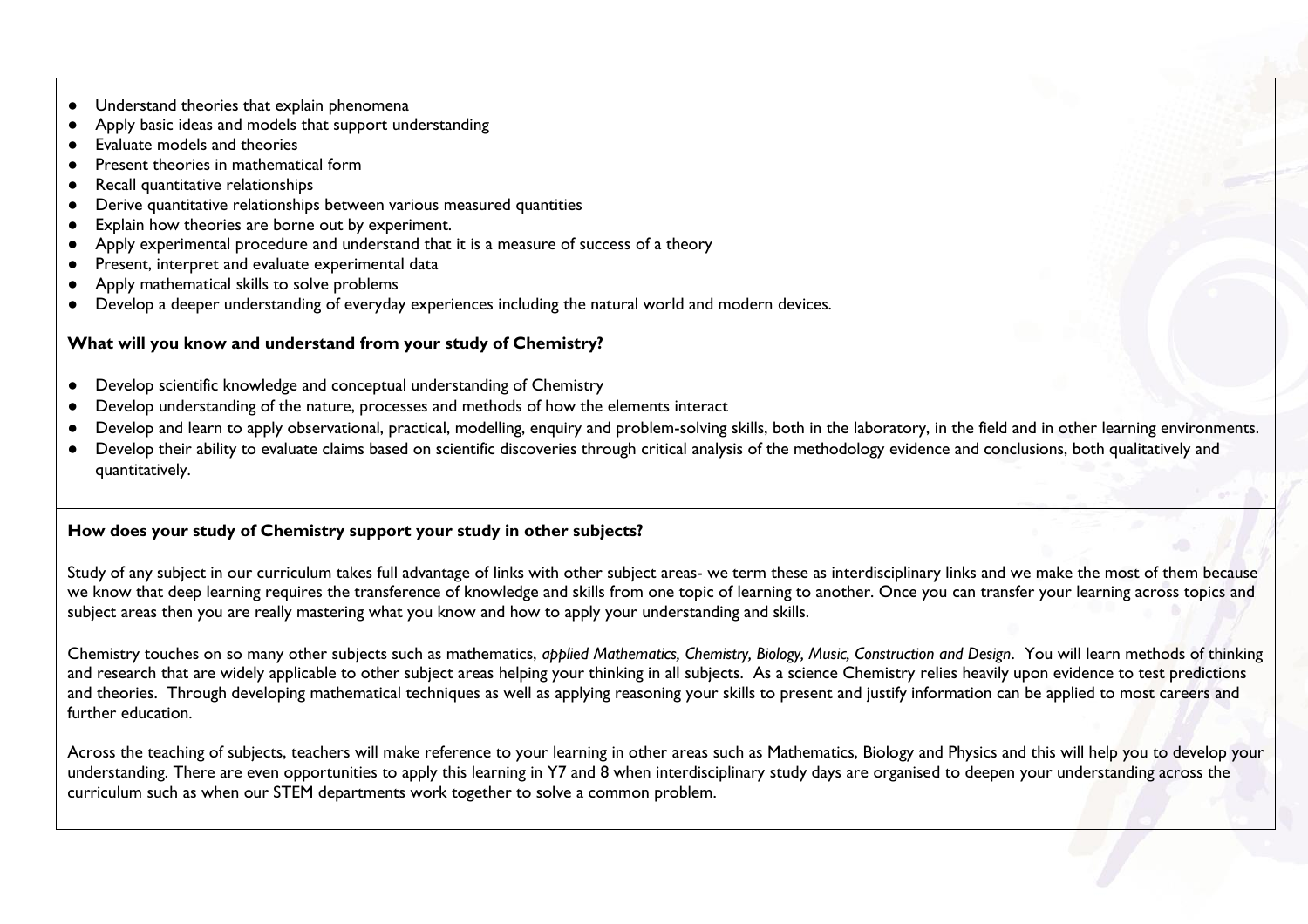#### **How can you deepen your understanding of Chemistry?**

Our Science department offers lots of great opportunities for you to really engage with this fabulous subject. Why not look out for the KS3 Mad Scientists enrichment club on offer, with a different theme each term for Years 7 & 8. We will offer STEM events and activities that may include opportunities to visit local colleges and universities and visitors to the academy offering extra enrichments when circumstances allow. There may be visits to science museums and events that celebrate great scientists and discoveries. We offer after school support sessions for GCSE students and work with other departments to enhance learning such as maths in science and geography in science. These involve both practical and theoretical sessions, alongside other fun revision sessions such as themes quizzes and problem solving challenges. Get involved!

#### **How are you assessed in Chemistry?**

Throughout the 5 year Chemistry course, 3 in key stage 3 and 2 in key stage 4 you are assessed using the following assessment objectives which ensure that you can cumulatively build your subject understanding in preparation for future GCSE and A Level study. There are half termly assessment points each year that we term Praising Stars©. For younger years we base our assessment on our subject mapping of the age related expectations across the curriculum, assessing students' performance at their current stage of study against expectation. At GCSE we make informed predictions informed by our holistic assessment of their progress against the key assessment objectives and their aspirational GCSE targets.

#### **Key Assessment Objectives**

AO1: Demonstrate knowledge and understanding of:

- Scientific ideas
- Scientific techniques
- Scientific procedures
- AO2: Apply knowledge and understanding of:
	- Scientific ideas
	- Scientific enquiry
	- Scientific techniques and procedures
- AO3: Analyse information and ideas to:
	- Interpret and evaluate
	- Make judgements and draw conclusions
	- Develop and improve experimental procedure.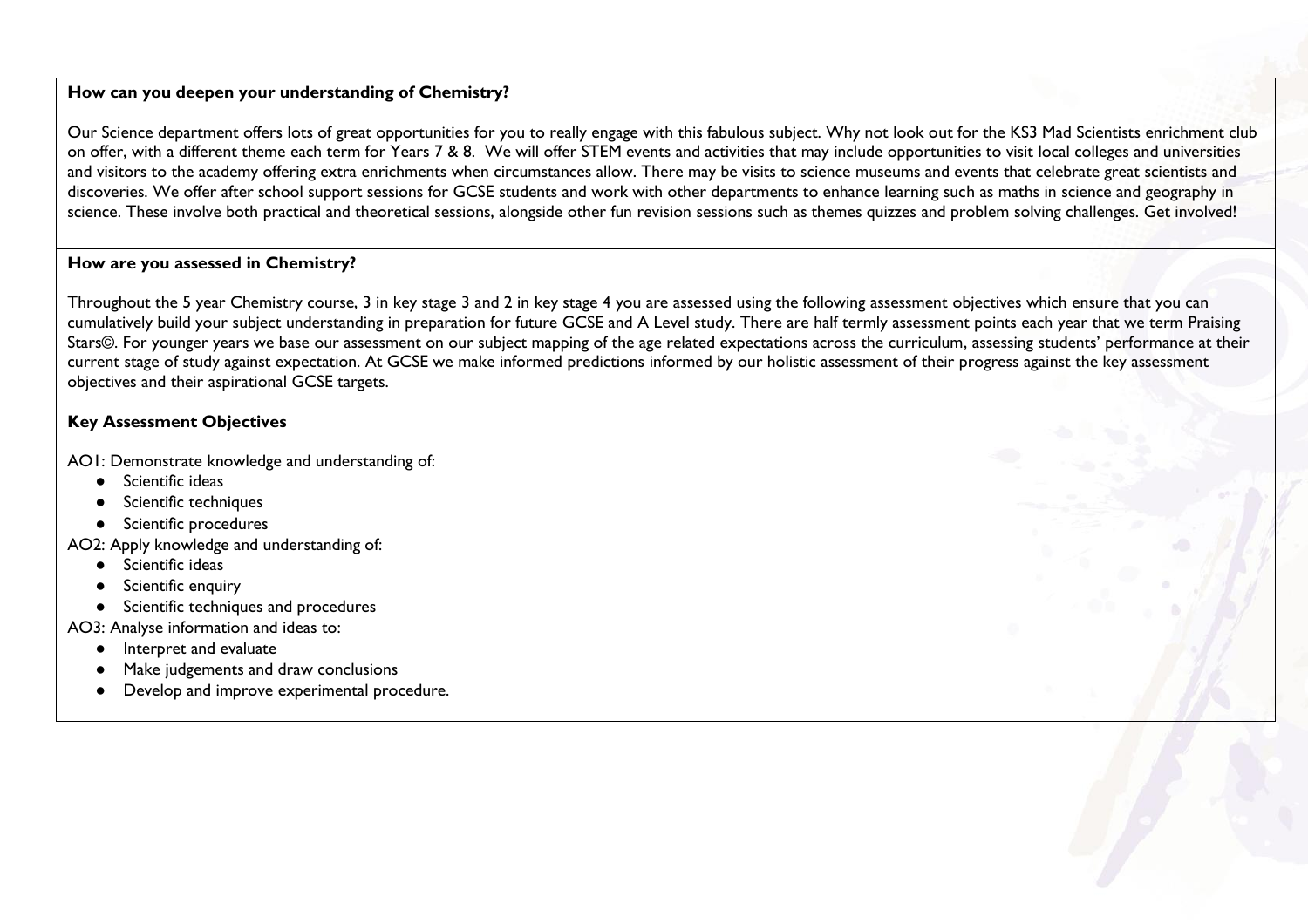#### **How can chemistry support your future?**

Of course we offer the study of GCSE and A Level chemistry and we encourage your continued study in this fantastic subject. Yet we know that choice and personal interest are important aspects of worthy study. Whether you have continued your study of chemistry into GCSE or A level or not you will have gained access to this enriching subject and its study will have taught you to think differently and deeply.

Chemistry is offered at most prestigious universities either as a single honours or a joint honours subject studied alongside other disciplines e.g. chemical engineering, veterinary sciences and medicine. The very fact that you have been able to study chemistry strengthens your analytical thinking and mathematical reasoning that will help your future application be they for colleges, universities, apprenticeships or employment.

Careers that the study of Chemistry supports include:

- Teaching!
- Medicine
- Veterinary science
- Chemical Engineering
- **Forensic Science**
- Biochemistry
- Pharmacy

| SCIENCE CURRICULUM PROGRESSION PATHWAY AT OUTWOOD ACADEMY BISHOPSGARTH |                                                                                                                      |                                  |                                             |                                                                      |                                                                                                                                   |  |  |  |
|------------------------------------------------------------------------|----------------------------------------------------------------------------------------------------------------------|----------------------------------|---------------------------------------------|----------------------------------------------------------------------|-----------------------------------------------------------------------------------------------------------------------------------|--|--|--|
|                                                                        | Year 7                                                                                                               | Year 8                           | Year 9                                      | Year 10                                                              | Year II                                                                                                                           |  |  |  |
| Autumn I                                                               | Unit I Introduction to<br>Science, bridging the gap<br>between KS2 and KS3 and<br>looking at core science<br>skills. | Unit 2 - Matter and<br>Energy.   | Space.<br>The Skeletal System.<br>Rocks.    | Waves.<br>Particle Model of Matter.                                  | C3, C2, C4, C5 Masterclasses.<br>BI, B2, B3 Masterclasses. PI and<br>P2 Masterclasses.                                            |  |  |  |
| <b>Autumn 2</b>                                                        | Unit 2 - Matter and Energy.<br>Unit 3 - Chemical<br>substances.                                                      | Unit 4 - Animal Organ<br>Systems | Light and Sound Waves.<br>Living Organisms. | Cell Biology. Bonding,<br>Structure and the properties<br>of matter. | CI Masterclasses . B4<br>Masterclasses. P3, P4<br>Masterclasses. Teaching based on<br><b>GAP</b> analysis from Nov<br>assessment. |  |  |  |